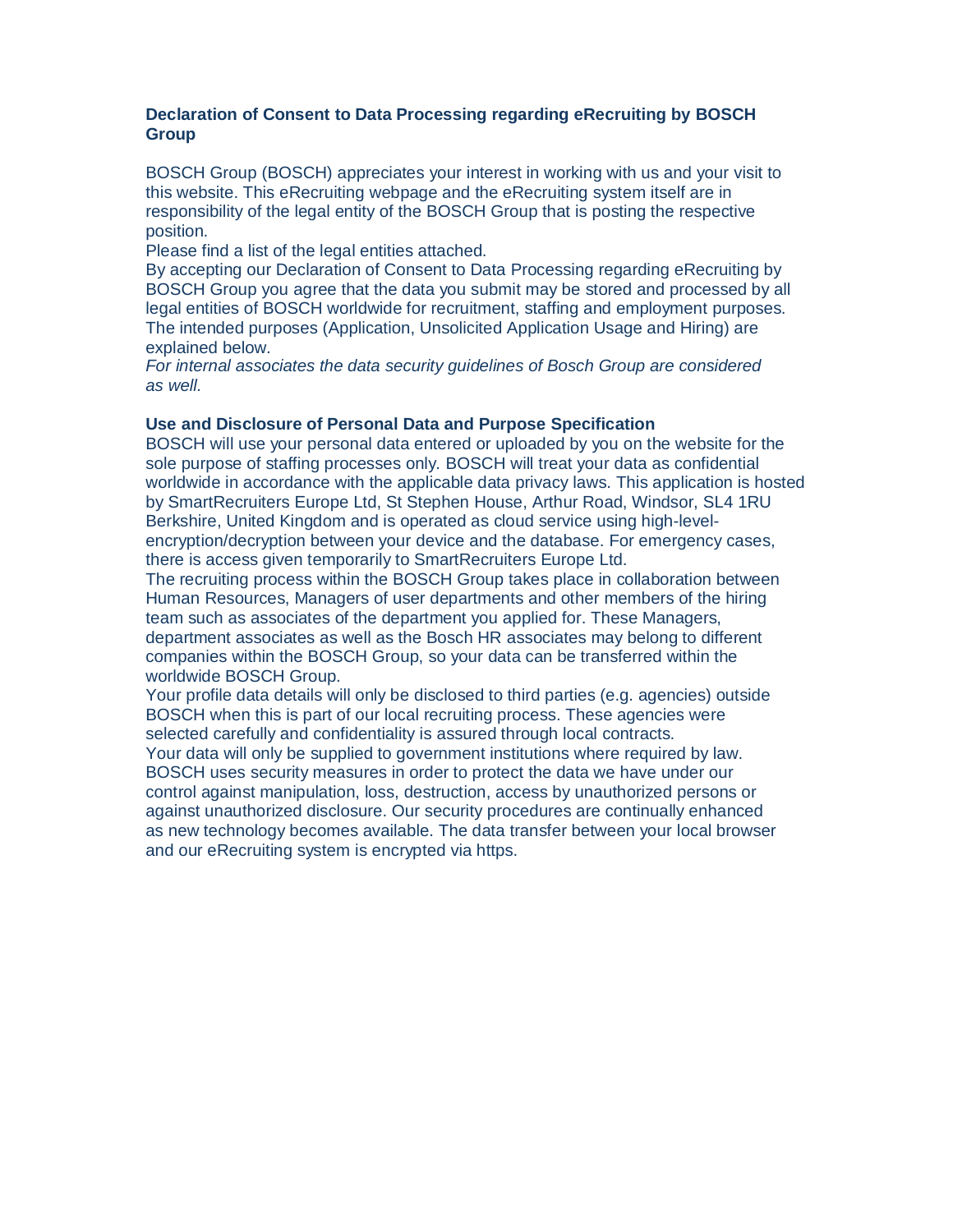# **1. Application for a specific position**

When applying within Bosch Group, you provide your personal data to the responsible legal entity of the BOSCH Group. Please be aware that all documents and all profile changes will be considered in all current applications.

You have the possibility to apply for a specific position or with an unsolicited application.

You as an applicant are responsible for ensuring that the provided data is correct and true. You can send in new documents via the provided email address at any time. You can withdraw your application at any time if you are no longer interested in the open position. If you withdraw your application, you will no longer be considered active for that position. Your data will be deleted in accordance with the applicable laws once the application process ends. All information concerning your applications will be retained for 24 months after the event of a rejection or withdrawal. For candidates, applying for positions in the US, the profile and data as it existed for that US position is retained in accordance with applicable law for a period of three years.

#### **2. Usage of unsolicited applications**

If you apply unsolicited in our eRecruiting system, you open the Candidate profile for all Recruiters of BOSCH worldwide. With releasing your profile, you agree to recruiters from/for BOSCH contacting you for HR staffing purposes. The provided data and documents will then be used worldwide within BOSCH for searching for suitable candidates.

Apart from you, authorized associates from Human Resource department have access to your data. If there is an open position within BOSCH and it matches your profile, they may forward your data to the responsible Managers or associates. It is our goal to provide you with the best opportunities within BOSCH. Therefore we encourage you to regularly send in new documents to your unsolicited application to keep it updated. In providing your contact data, you agree that BOSCH may contact you for Recruiting purposes.

If, at a specific time, you no longer wish to be contacted, you can delete your unsolicited application so that you will not be found in our applicant pool. Therefore please contact the responsible recruiter via email.

In the event of a rejection or a withdrawal of your unsolicited application, your application is deleted after 24 month. Your profile is no longer searchable for potential job assignments.